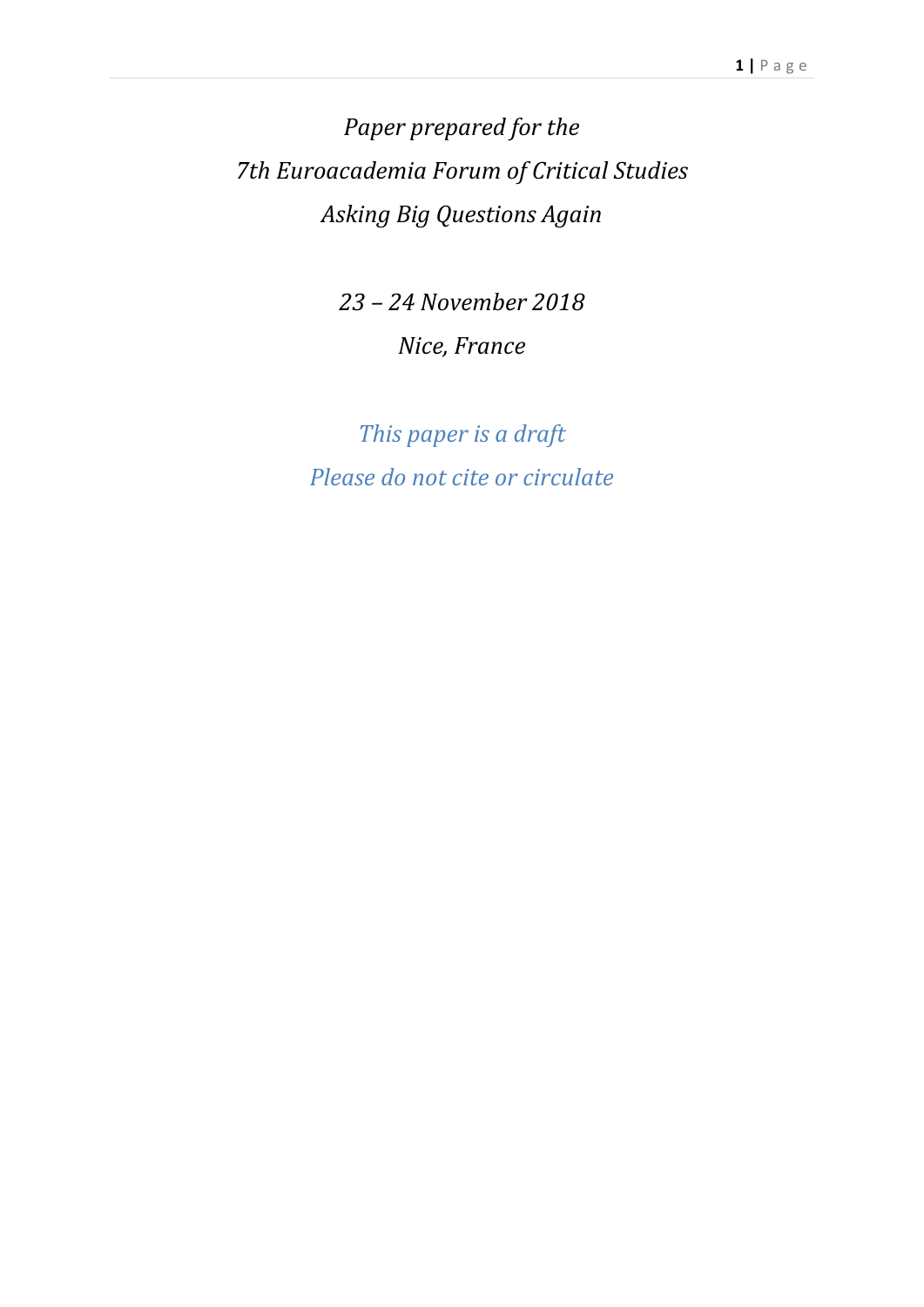# **Utopian Territories: Space and Place within Contemporary Installation**

# **Jennifer Hankin**

# **Loughborough University**

### Abstract

My current research focuses on contemporary installation and how particular participatory practices explore space in the creation of utopian worlds. How is utopia modelled and visually manifested within the gallery space?

In Walton Kendell's *Art and Mimesis* (1993), the role of the artwork as prop, is identified as a method of imaginative socialisation, play and a coordinative tool for group imaginings. In contemporary installation; landscapes of the imagination, risky constructions and bold spatial negotiations can be seen to function as a site of difference from our everyday experience of the world. Described by Nicholas Bourriaud in *Relational Aesthetics* (1998) as "micro utopias"(Bourriaud, 1998, p.31), artists can explore installation as exotic worlds which function as if governed by alternate principles.

With a focus on Olafur Eliasson, Carsten Höller my research focuses firstly on localised versions of space and community, and then, with reference to the writings of Jean Rousseau's *Discourse on the Origin of Inequality* (1754) the implications of politics and territory are argued to be a key determiner of social and egalitarian interactions. How has the globalised world affected utopian ideas which are increasingly further away from a singular utopian nation?

Finally, my thesis examines the inner workings of installation as a group territory and how we may explore and locate a contemporary version of utopia within the spatial boundaries of the gallery. In what ways do artists utilise space and object to encourage the experiencer to act as a key participant and test out new and imaginative possibilities? Finally, what futures are suggested in contemporary practices for the globalised utopian and the potentially humane world of installation?

Key Words: utopia, installation, humane, socialisation, hope

#### Introduction

My current research focuses on artworks within contemporary installation which create utopian worlds. A revised look at the concept of utopia has launched a stream of theoretical and modelled investigations in the form of artworks and political strategies in the 2000s. The production of exhibitions such as *The Spirit of Utopia* (2013) prompted by a resurgence of interest in the writings of Ernst Bloch, suggests a refreshed approach to utopia as both a space and place as a positive proposition. The exhibition aims, stated as "playful, provocative and creatively pragmatic models for social change"(Gallery, 2018), describe contemporary versions of utopia which test the potential of real life applications and affirmative action. Furthermore, Utopia the potential concrete realisation of utopia has also been revisited in critical theory by writers including David Harvey's *Spaces of Hope* (2000) and *Imaginary Communities (2002)* by Philip E. Wegner. Indicative of a renewed interest in constructing utopia, large scale projects such as *Utopia Station* (2003) and Ilya and Emilia Kabakov's *Not Everyone Will be Taken Into the Future* (2017) have appeared as physically modelled utopias within contemporary art practice. It is possible to conclude that the question of the usefulness of utopia to political, social and artistic thought, its spatial histories and possible realisation is currently and energetically under review in the artworld. What are the inherent paradoxes and challenges when utopia is located as both a concrete place within the gallery but also a fictional "non-place" located within the imagination? This paper focuses on how artists are staging versions of a better world which extend the notion of utopia from the insular island as described by Thomas More and instead seek to represent diverse cultures and evolving versions of nationalities. It is important to ask, within contemporary utopias, what type of geographies, terrains and nations are being suggested? For this reason, my research is based on two trajectories, a revisit to versions of utopia from Plato to the present but also political writings which may inform an understanding of the purpose of contemporary artworks.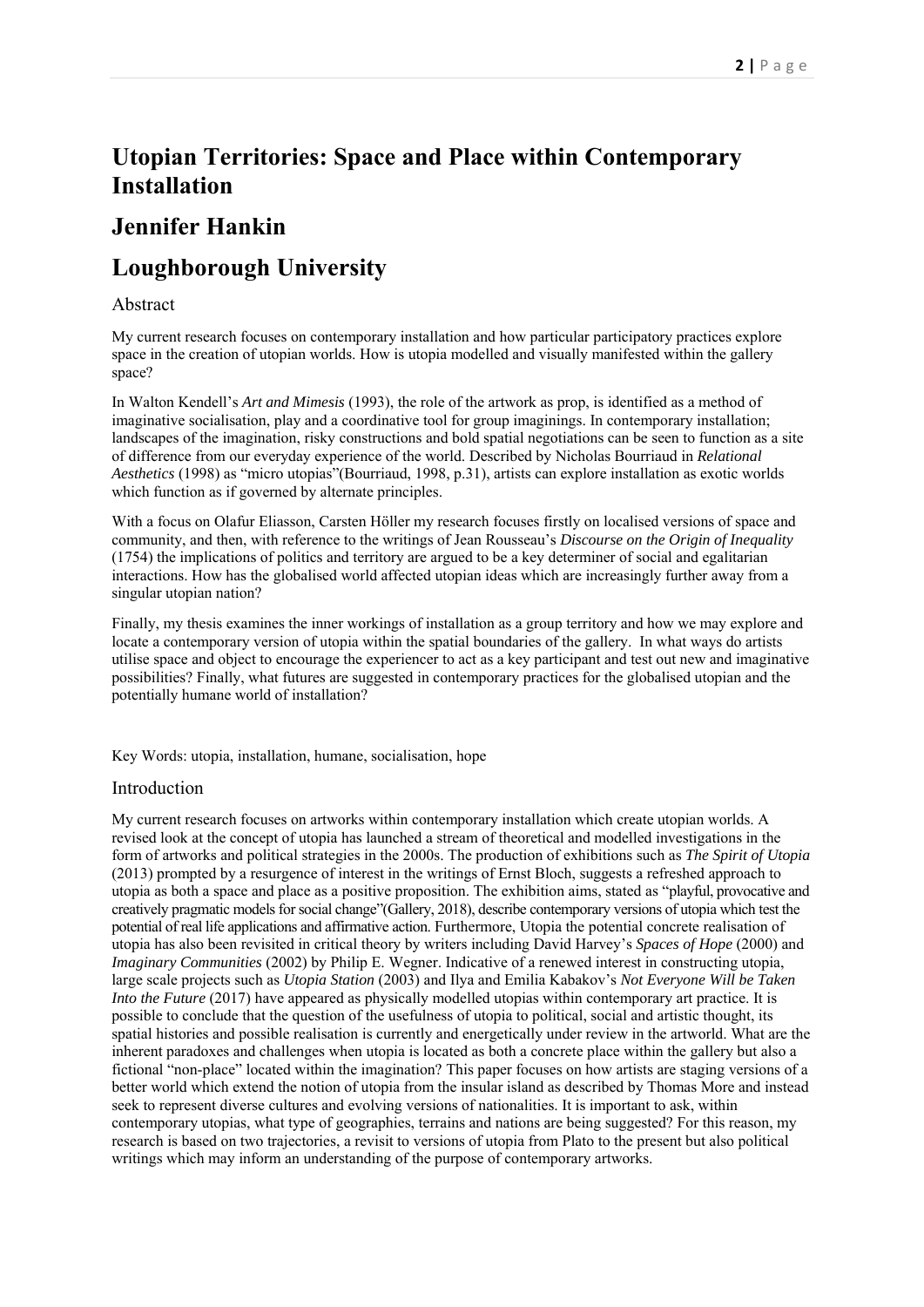#### Definitions of Utopia

Although strict definitions of utopia vary, the term 'utopia' refers to an idealized place, its inhabitants, and the relationships forged within it. Utopia can be theorised as inherently political, as human connectivity is often linked to rules of governance that may, or may not, encourage democratic interpersonal relations. This is a core feature of utopian fiction writers such as Thomas More, Francis Bacon. James Harrington or in  $20<sup>th</sup>$  century dystopias as modelled within the written word of George Orwell or Aldous Huxley. Utopia is often associated with a future destination, a "place not yet here" (Muñoz 2009, 12) or within fiction, as a place "imagined not realised" (Noble 2009, 12). As such utopia is a concept which is challenging to visualise in real workable terms as arguably the perfection utopia suggests cannot exist, or at present, it has not yet arrived. First coined by Thomas More in 1516 as a fictional island called "no place", More literally states that utopia cannot geographically exist. However, in examples of contemporary installation, a re-strategizing and pursual of utopia can be observed. In the work of Carsten Höller and Olafur Eliasson, installations can, and does at times, focus on the exploration of humane values, model alternative universes and claim back utopian territories. These are both sites which stimulate imagination but can physically coexist with the viewer providing the opportunity to physically explore the paradox of a "no place" that utopia suggests.

#### Utopia and Place Making

The exploration into control of space and built construction in relation to elevating human experience is not new. Argued by Ernst Bloch as a fundamental instinct or the "utopian impulse", the constructed world can be traced back to distant lands in fairy tales to reflect what Bloch argues is representative of humankind's innate hope or aspiration. On architecture for example Bloch writes "it adheres to...the visible world, absorbs it, reshapes it an experimental – substantial way" (Bloch 1955, 41) suggesting a relationship between environment as both a physical indicator of hope but also as a method of stimulating aspiration. When entering Anthony Gaudi's *La Segrada Familia* (1882 – ongoing) for example, the experiencer may be coerced into a state of reverence or feel a sense of wonder at Louis Kahn's innovative design of *The Salk Institute* (1965). In this respect these two examples are both monuments to the hope of what is and to perhaps shape what could be. In the case of installation work, a similar dynamic can be observed, although there are functional differences between these two fields. A key distinction between architecture and installation is the restriction placed on architecture as a functioning structure of practical purpose. In the case of installation, the artist may utilise space impracticably for creative reasons or position objects which are restrictive, temporary or non-functional to inform a narrative. The artist therefore, can attempt riskier, avant garde solutions to model hopeful or inspiring environments or constructions.

#### Object and Group Imaginings – Imaginative "Elsewheres"

In Carsten Höller's ambitious invention, *Test Site* (2006), hundreds of thousands of participants were encouraged to blur the line between the real and the imaginary through the observation and experience of sliding. Supported and accompanied by two in depth documentations *Source Book* and *Test Site*, Höller presents an in-depth feasibility study on sliding as an alternate source of transport. The supporting literature (a practical guide to the implications of sliding) suggests a larger sustainable application of the slide in a functional city and details calculations on how the project would be implemented successfully as a cost effective and environmentally friendly project. *Test Site* embodies an experimental engagement with the possible not only within its physical manifestation but also an opportunity for empathetic behaviours. The spectator who directly observes the act of sliding can imagine the experience and empathise with the sensations and sounds of excitement, joy and surprise. In this case the interactions facilitated by *Test Site* (in this case the coordinated activity of play) create the opportunity for mirroring the experience of others. Höller writes "it is impossible to travel down a slide without smiling" (Adams 2015) but it is the onlookers who also smile and share in this utopian projection of what may be possible. Verbal and physical responses are mirrored, in addition to the imagined sensation of travel. The world that Höller invites us to envisage notably avoids cultural boundaries as it focuses on inclusion and place making as a method of reinforcing what it is to be human.

*Test Site* is an object-based installation which projects a larger imaginative possible world which is shared through the experience of the participants. The significance of imaginative group experience is rationalised in Walton Kendell's *Art and Mimesis* (1993) in terms of the role of the artwork as prop. Walton identifies the artwork as a focus and facilitation of imaginative socialisation., The role of the object is outlined as a coordinative tool for group imaginings. Artworks are described as props and prompts by the "principals of generation" (Walton L 1993, 38) or by the mandate of the group. The artwork provides a focus for the coordination of group imaginings to "pool resources" and therefore a new community through the shared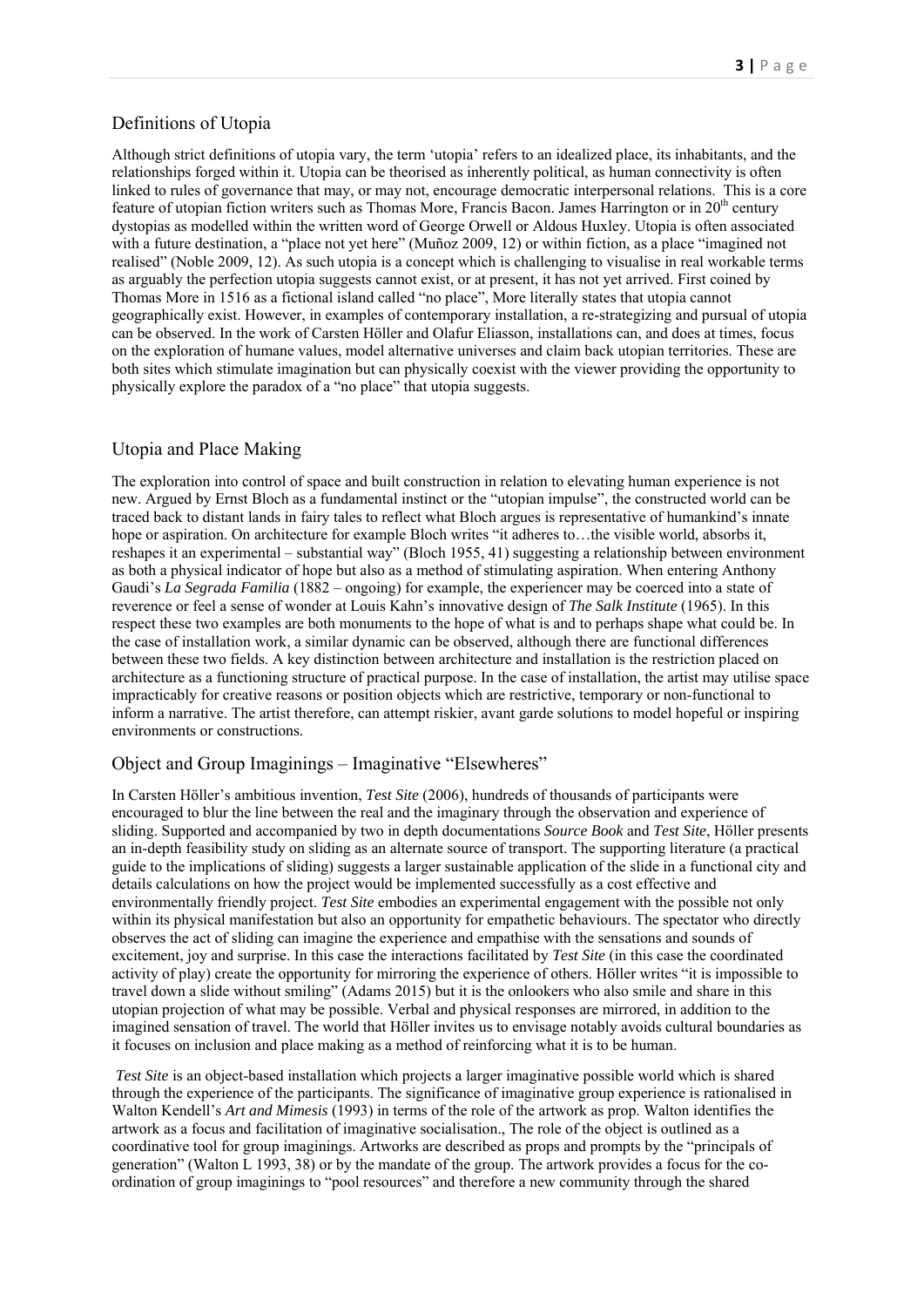experience is formed. The physical manifestation of the object provides a common and physical focal point (or authority if the work is examined within political terms), for the activity of imagining. Using prop as a coordinative tool group imaginings and perceptual shifts are shared communally. It is a site of "elsewhere" and "nowhere" but a shared vison of what could be. In *Test Site*, the humanity which is suggested through the work is a world where play and the imagination have increased standing as an exercise of freedom. This is a constructive modelling of a scenario where negotiation, compromise and empathy are encouraged experientially.

Through harnessing the artwork as a prop to prompt group imaginings, the artist effectively surrenders part of the role as producer as the participants form part of the work. The experiencers become connected as citizens of a self-driven experience rather than didactically controlled by one vision. The territory occupied by Höller's utopia therefore, is characterised through free interchanges which are void of the barriers of language and personal experience. Höller's slides focus on direct human and biological responses. All that is necessary to participate is to be human.

#### Simulated Communities

An alternative approach to Utopia can be evidenced in the work of Olafur Eliasson. Through highly visual and interactive environment's Eliasson adopts an approach of simulated worlds in the gallery space. In *The Weather Project* (2003), for example, the viewer enters an installation and illusion of idealised inhabitation. Participants temporarily live within the artwork with others where the spectator experiences the art work from 360 degrees and may encounter other individuals within it. The site presents a seemingly infinite perspective. It is overhung by a technological sun emitting the illusion of heat and a machine produced mist permeates the space in the form as a fine vapour. The mirrored ceiling creates a visual illusion, but also encourages a method of interaction. From his or her own mirrored reflection, the viewer is encouraged to enter a state of self-awareness but also a consideration of spatial relations with others. Exploratory acts may be attempted within the parameters of the installation. Participants have been photographed holding hands, forming words and letters with their bodies and apparently experiencing a sense of community separate from that encountered in everyday life. This is both a real-life experience (and therefore partly governed), but also one that is motivated by illusionistic or fictive measures created by the installation work. The experience is lived through but with an awareness of the impossibility this world presents. It is both place and non-place. Olafur Eliasson argues: "It is about the horizon that divides, for each of us, the known from the unknown " (Mairs 2015), suggesting that the work represents limitless terrain rather than a secular, isolated vision of utopia.

An extension of territory is also created in the work *Contact* (2014) by Eliasson, through a relationship formed with light and shadow. The silhouettes of each viewer take on a life of their own as the spectator is encouraged to correlate each form with another or move in a response to the observed shadow on a futuristic screen. Eliasson presents a constructive vision of scientific, universal togetherness. The experiencer may observe changing shapes in relation to others as an interactive image, whilst existing bodily within the physicality of space. Bodily perception therefore, is split between the felt and the observed through a method of play. It is encouraged to view the self in this artwork as inhabitants in relation to the cosmos as a world of evolving possibility.

There are however, clear possibilities and restrictions within this type of work and how it may relate on a universal scale. Stan Van Hooft writes "We are not citizens just of specific nation states, but we are also citizens of the world" (Van Hooft 2009, 4) and in Eliasson's installations, the complexities of a world view of utopia can be only partially explored. A small number of participants are grouped at any one time and the boundaries of the gallery space restrict certain behaviours. Unwilling participants may choose to disengage, and the success of the work may be compromised by other cultural factors. Acceptable forms of physical contact between participants may vary for example from country to country. What can be ascertained however, is what types of behaviour the artist is promoting as desirable. Kwame Appiah writes in "Desires are simply not responses to the world, they're aimed at changing it, not reflecting how it is." (Appiah 2006, 19) and it is in this regard that Eliasson's work may be useful. If more togetherness is reflected as desirable, it is possible to conclude that the work reflects that human contact (in the view of Eliasson) is lacking. In addition, it is possible to reflect on Eliasson's work as politically motivated and a territory of revolution which will be discussed next.

### Political Reflections on Installation Collectives

 In Rousseau's theses *The Social Contract* (1972) the opening line famously states that "Man is born free, and everywhere he is chains"(Rousseau, 1998, p.5), and it is in this volume that Rousseau formulates the idea of a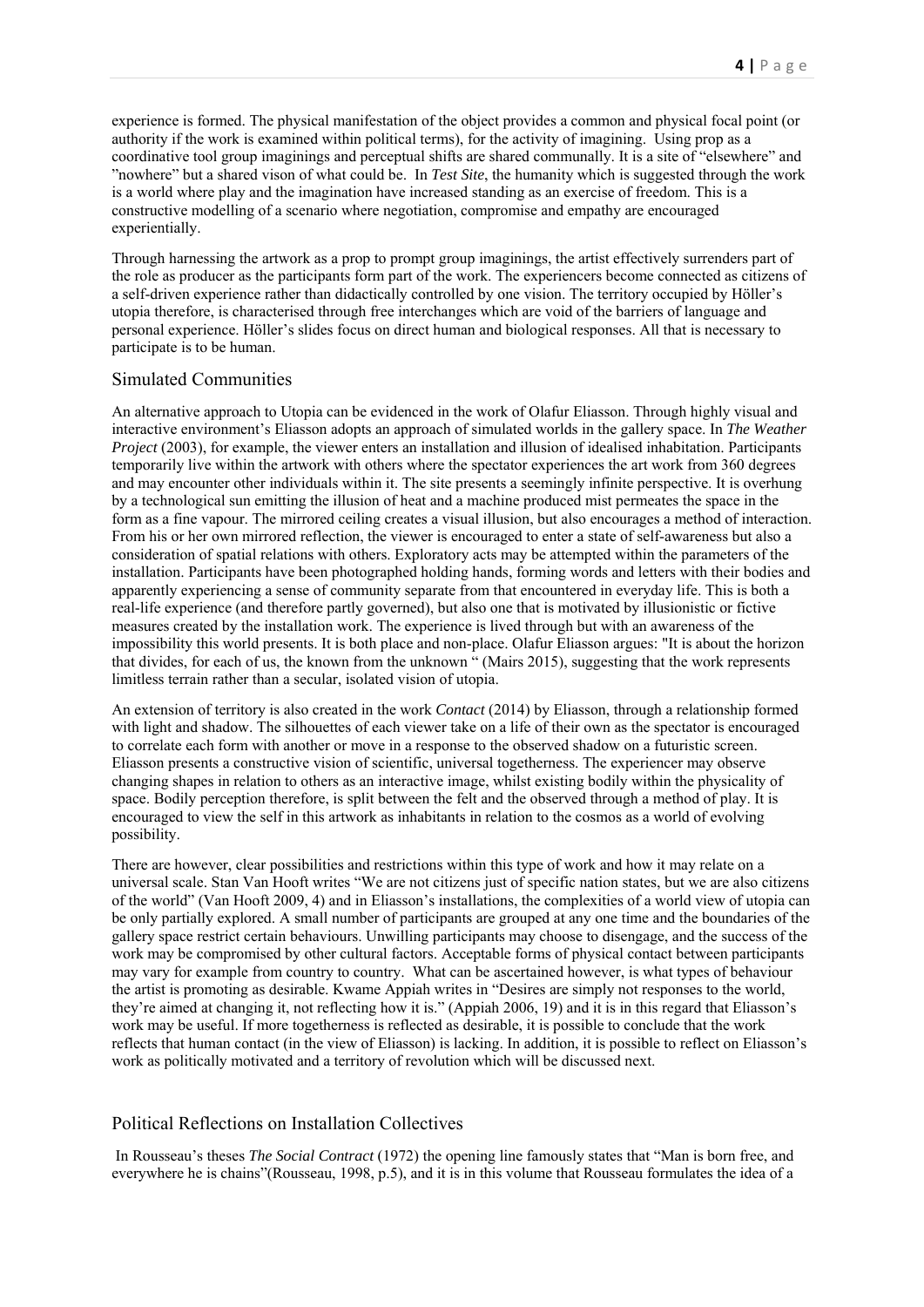"civil" state, prioritising and organising itself around the principles of liberty and morality. The suggested potential for the people to overthrow authority is conceptualised in the phrase: "The laws that the community does not ratify in person, are no laws, are nullities." in which Rousseau suggests that the will of the people on mass is capable of successful revolution but also that the will of the people on mass is just, as it serves the many. The essentiality of participation however, is also highlighted. The non-participator then is a person who acts illogically against self-interest, but the collective is symbolic of radicalism and power. In the case of Eliasson's installation works, the experiencer is invited to test out the intricacies of working as a collective and must negotiate, mould and explore behaviours which are imaginative possibilities. These are secular places specific to the creation of something better which may then lead to the desire to act.

Rousseau also identifies the highly significant factor of the scale of the territory and its geographical features as influencing the type of government that will evolve. Rousseau writes on the formulation of the state that "It is the men that constitute a state, and it is the soil that sustains them" (Rousseau, 1998, p.49), indicating place is a significant criterion when considering any form of governance. The type of utopia (built, natural, size of territory) will determine the types of commonwealth that are possible and in this way installation works form their own terrain. Utopianism, when placed on a theoretical terrain will mould itself to fit the needs of the people.

When viewed as a site of enactment and action, installation practices provide the opportunity to explore focused forms of co-habitation which are akin to, but distinct from our everyday forms of assembly. In this respect, installation works provide opportunities for focussed and convincing testing grounds in which to explore the power of grouping as a catalyst for change. These perhaps involve, a temporary connection through shared experience, an interlinking of perspective and shared humane relations.

#### Conclusion

Is installation art, a possible location for utopia? Through physical interactive manifestations, we may not be able to theorise a utopia as complete or absolute, but these installations may lead us towards revisiting the potentiality of utopian futures as approaches or trajectories towards possible solutions. The approach to utopia within installation spaces is indicative of a changing perspective of what a contemporary utopia may look like but perhaps more importantly what the experience may be like. In this regard utopia is a construct of what it is to be more humane rather than an expression of how we ought to live.

### Bibliography

- Adams, Tim. 2015. *Carsten Höller: It is impossible to travel down a slide without smiling.* May 17. Accessed May 21, 2018. https://www.theguardian.com/artanddesign/2015/may/17/carsten-holler-travel-down-aslide-without-smiling-decision.
- Appiah, Kwame Anthony. 2006. *Cosmopolitanism, Ethics in a World of Strangers.* London and New York: Allen Lane, Penguin Books.
- Bloch, Ernst. 1955. *The Principle of Hope.* 1995. Cambridge, Massachusetts: The MIT Press.
- Bourriaud, Nicolas. 1998. *Relational Aesthetics.* 2002. Paris: Les Presses du Reel.
- Friend, Stacie. 2008. "Imagining Fact and Fiction." In *New Waves in Aesthetics*, edited by Kathleen Stock & Katherine Thomson - Jones. Basingstoke: Palgrave Mac Millan.
- Mairs, Jessica. 2015. *Olafur Eliasson's immersive light installations inhabit Gehry's Fondation Louis Vuitton.* Accessed August 6th, 2017. https://www.dezeen.com/2014/12/16/olafur-eliassons-immersive-lightinstallations-inhabit-gehrys-fondation-louis-vuitton/.
- Muñoz, José Esteban. 2009. *Cruising Utopia.* New York and London: New York University Press.
- Noble, Richard. 2009. *Utopia: Documents of Contemporary Art.* London: The MIT Press.

Rousseau, Jean- Jacques. 1998. *The Social Contract.* Hertfordshire: Wordsworth Editions.

Van Hooft, Stan. 2009. *Cosmopolitanism, A Philosophy for Global Ethics.* Stocksfield: Acumen Publishing Ltd.